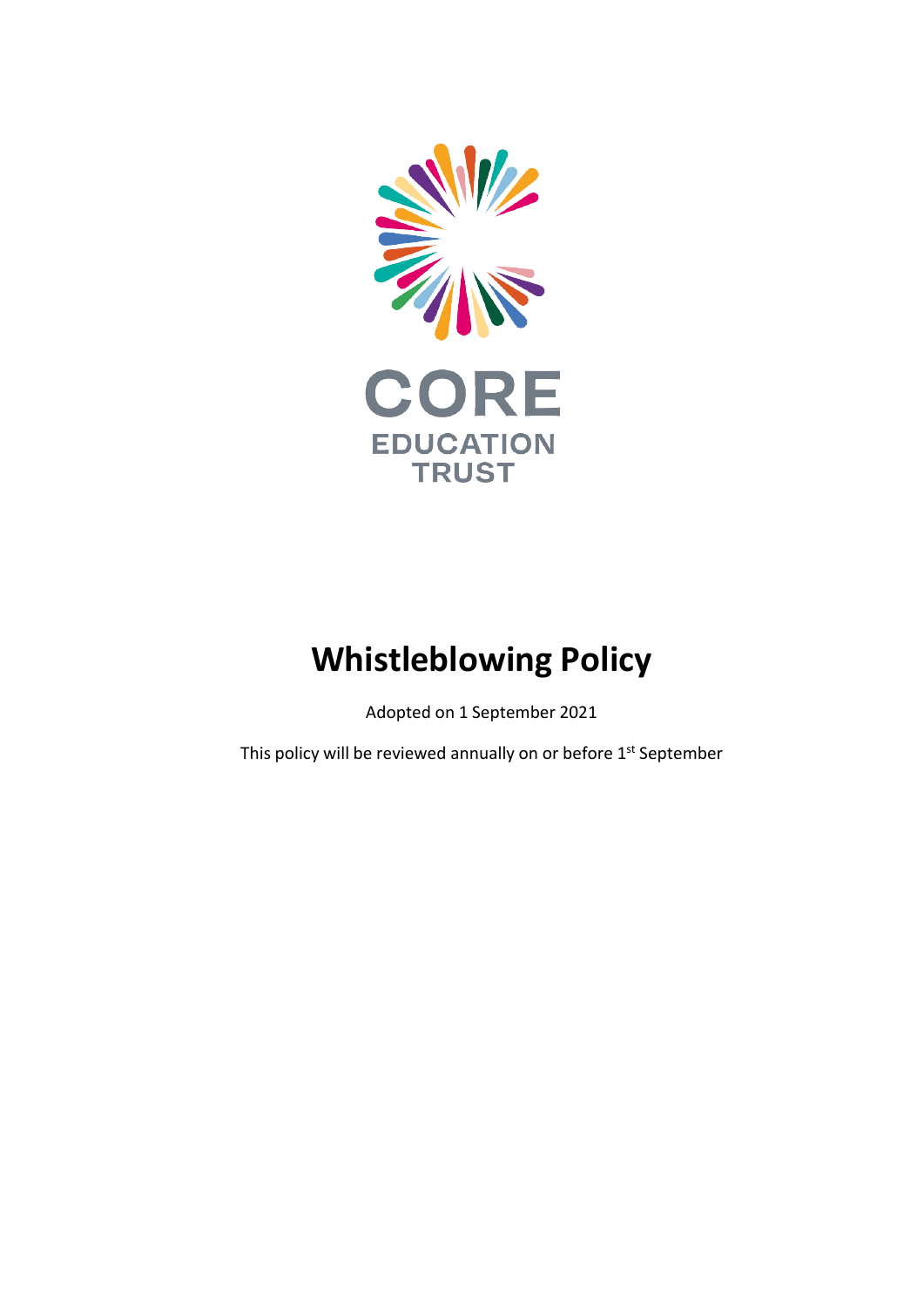## Contents

- 1. Introduction
- 2. Scope and Purpose
- 3. What is whistleblowing?
- 4. Raising a whistleblowing concern
- 5. Confidentiality
- 6. External disclosures
- 7. Investigation and outcome
- 8. If you are not satisfied
- 9. Protection and support for whistleblowers
- 10. Review of policy
- 11. Contacts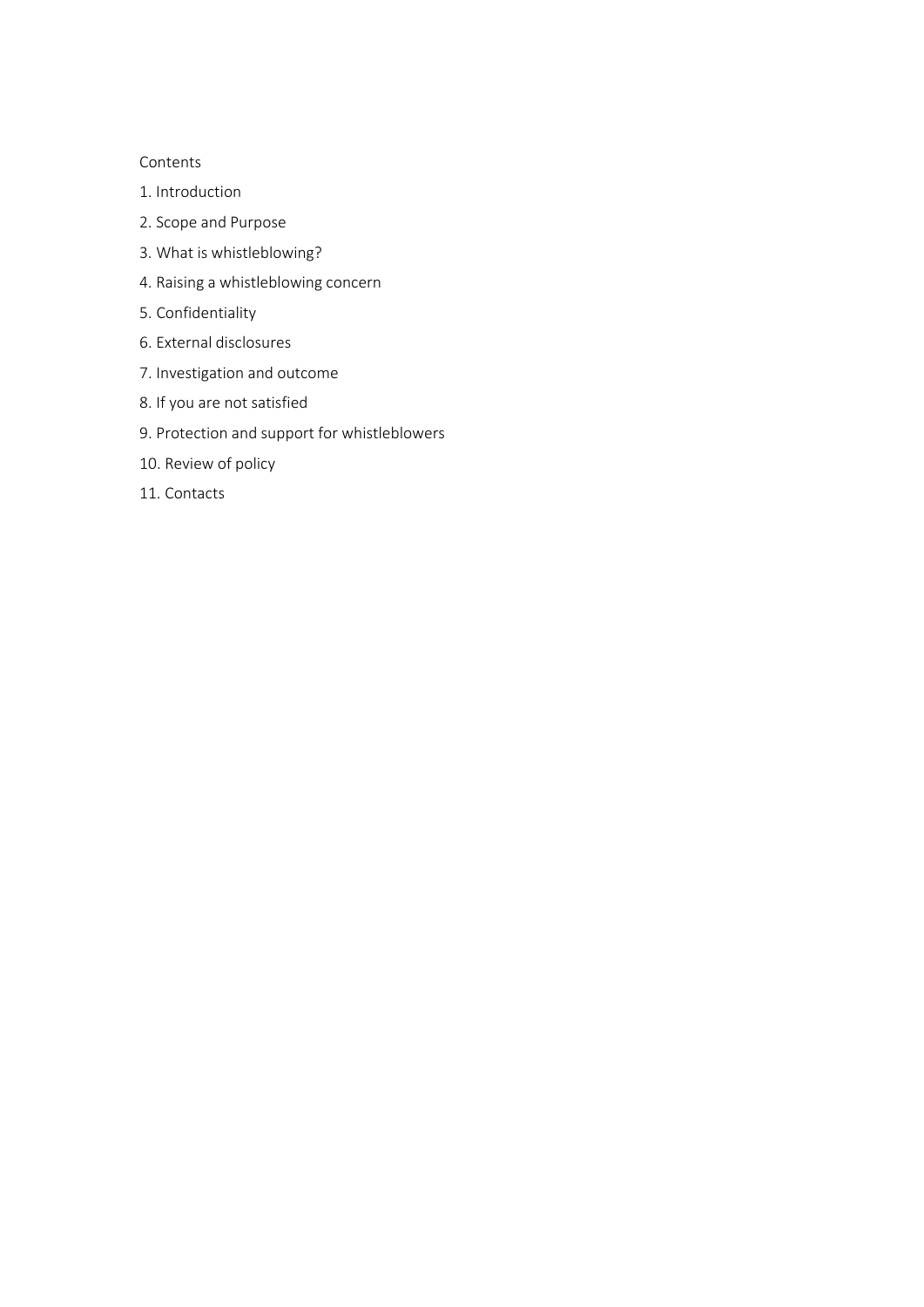- 1. Introduction
- 1.1 CORE Education Trust are committed to the highest possible standards of honesty and integrity, and we expect all staff to maintain these standards in accordance with our Code of Conduct. However, all organisations face the risk of things going wrong from time to time, or of unknowingly harbouring illegal or unethical conduct. A culture of openness and accountability is essential in order to prevent such situations occurring or to address them when they do occur.
- 1.2 This policy has been formally adopted by the Board of Trustees.
- 1.3 This policy does not form part of any employee's contract of employment and it may be amended at any time.
- 2. Scope and purpose
- 2.1 The aims of this policy are:
	- To encourage staff to report suspected wrongdoing as soon as possible, in the knowledge that their concerns will be taken seriously and investigated as appropriate, and that their confidentiality will be respected.
	- To provide staff with guidance on how to raise concerns.
	- To reassure staff that they should be able to raise genuine concerns without fear of reprisals, even if they turn out to be mistaken.
- 2.2 This policy applies to all employees of the Trust, governors, consultants, contractors, casual and agency staff and volunteers (collectively referred to as staff in this policy).
	- 3. What is whistleblowing?
	- 3.1 Whistleblowing is the disclosure of information which relates to suspected wrongdoing or dangers at work. The law provides protection for workers who raise legitimate concerns about specified matters or "qualifying disclosures". A qualifying disclosure is one made in the public interest by a worker who has a reasonable belief that there are wrongdoing or dangers at work. This may include:
		- criminal activity;
		- miscarriages of justice;
		- danger to health and safety;
		- damage to the environment;
		- failure to comply with any legal or professional obligation or regulatory requirements;
		- bribery;
		- financial fraud or mismanagement;
		- negligence;
		- breach of our internal policies and procedures [including our Code of Conduct];
		- conduct likely to damage our reputation;
		- unauthorised disclosure of confidential information;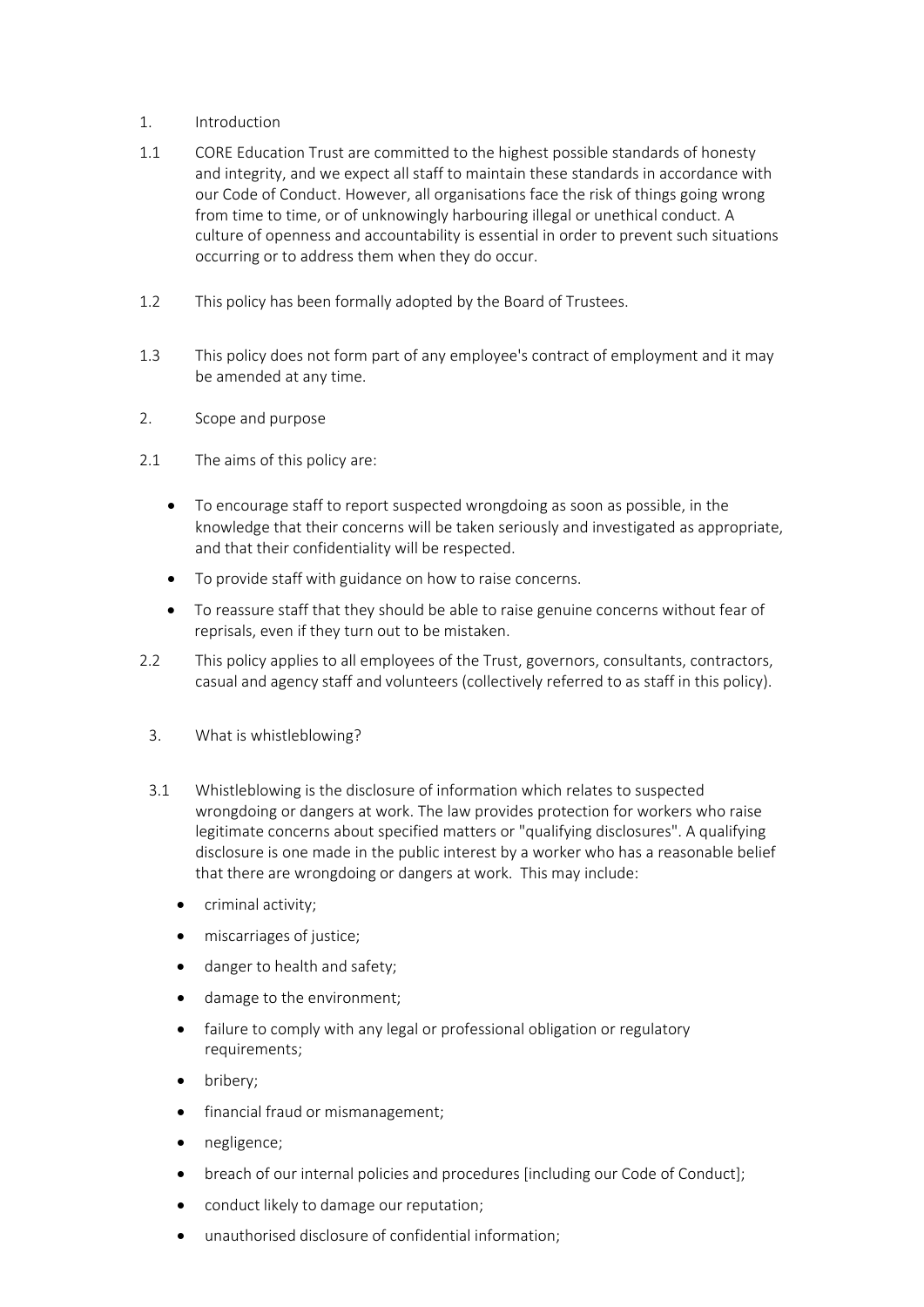- unethical behaviour
- the deliberate concealment of any of the above matters.
- 3.2 A whistle-blower is a person who raises a genuine concern relating to any of the above. If you have any genuine concerns related to suspected wrongdoing or danger affecting any of our activities (a whistleblowing concern) you should report it under this policy.
- 3.3 This policy should not be used for complaints relating to your own personal circumstances, such as the way you have been treated at work. In those cases, you should use the Grievance Procedure or Bullying and Harassment Policy as appropriate.
- 3.4 If you are uncertain whether something is within the scope of this policy you should seek advice from a member of the Trust's leadership team.
- 2.5 If your concern is in relation to safeguarding and the welfare of students at the school/academy, you should consider whether the matter is better raised under the school/academy's child protection policy and in accordance with the arrangements for reporting such concerns, ie via the designated safeguarding lead, although the principles set out in the is policy may still apply.
- 4. Raising a whistleblowing concern
- 4.1 We hope that you will be able to raise any concerns with your line manager. You may tell them in person or put the matter in writing if you prefer. They may be able to agree a way of resolving your concern quickly and effectively.
- 4.2 However, where the matter is more serious, or you feel that your line manager has not addressed your concern, or you prefer not to raise it with them for any reason, or they are the subject of the complaint, then you can raise the matter with:
	- The Head of People & Organisation Development
	- The Headteacher
	- The Chair of Trustees
- 4.3 Contact details, and additional options are set out at the end of this policy.
- 4.4 We will arrange a meeting with you as soon as possible to discuss your concern. You may bring a colleague or union representative to any meetings under this policy. Your companion must respect the confidentiality of your disclosure and any subsequent investigation. We will take down a written summary of your concern and provide you with a copy after the meeting. We will also aim to give you an indication of how we propose to deal with the matter.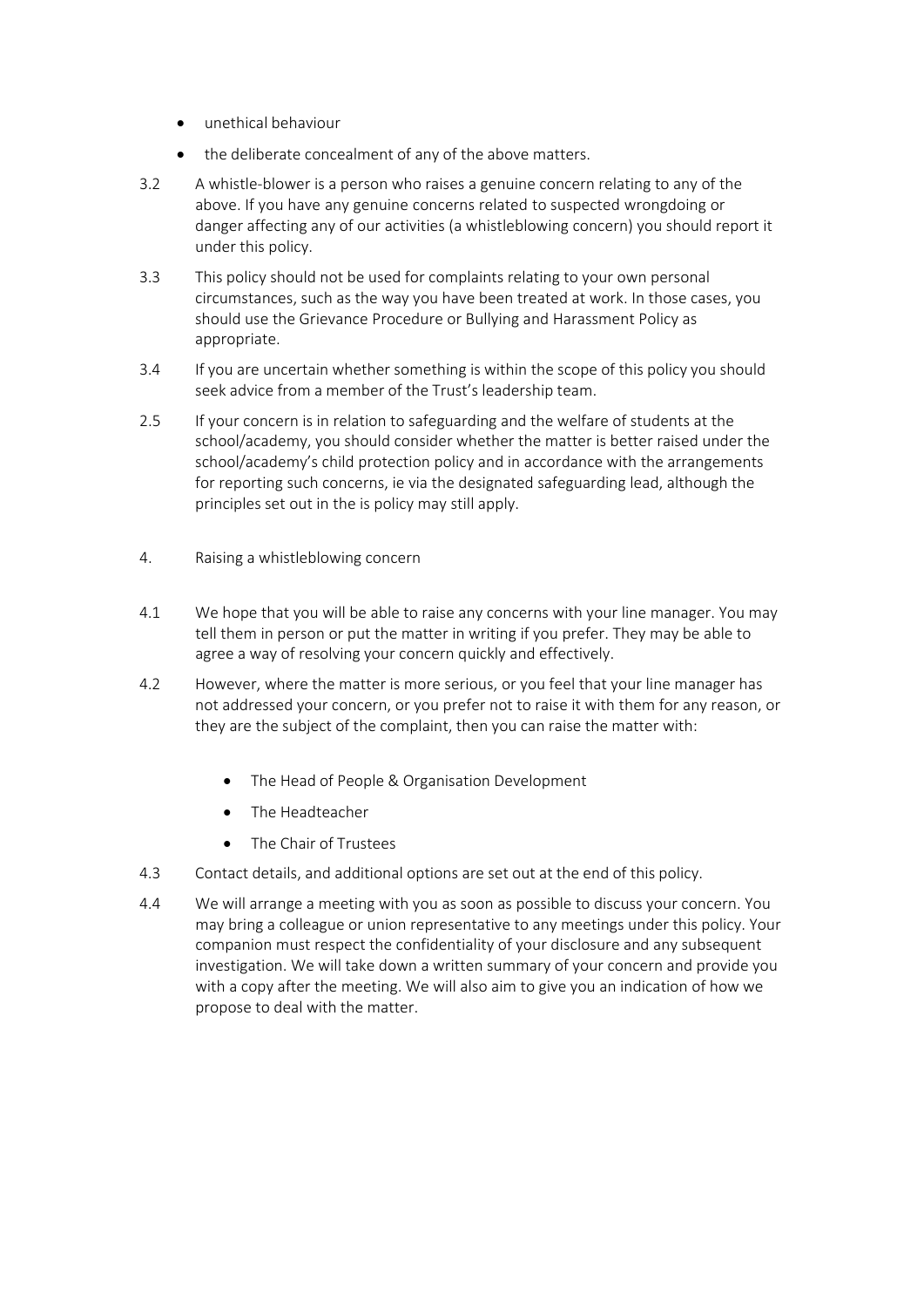- 5. Confidentiality and data protection
- 5.1 We hope that staff will feel able to voice whistleblowing concerns openly under this policy. However, if you want to raise your concern confidentially, we will make every effort to keep your identity secret. If it is necessary for anyone investigating your concern to know your identity, we will discuss this with you.
- 5.2 We do not encourage staff to make disclosures anonymously. Proper investigation may be more difficult or impossible if we cannot obtain further information from you. It is also more difficult to establish whether any allegations are credible. Whistleblowers who are concerned about possible reprisals if their identity is revealed should come forward to one of the other contact points listed in paragraph and appropriate measures can then be taken to preserve confidentiality. If you are in any doubt you can seek advice from Public Concern at Work, the independent whistleblowing charity, who offers a confidential helpline. Their contact details are given at the end of this policy.
- 5.3 Where we receive anonymous complaints we will make a determination about whether to investigate based on:
	- the seriousness of the issue raised
	- the credibility of the concern; and
	- the likelihood of confirming the allegation from other sources
- 5.4 As part of the application of this policy, the Trust may collect, process and store personal data in accordance with our data protection policy. We will comply with the requirements of Data Protection Legislation (being (i) the General Data Protection Regulation ((EU) 2016/679) (unless and until the GDPR is no longer directly applicable in the UK) and any national implementing laws, regulations and secondary legislation, as amended or updated from time to time, in the UK and then (ii) any successor legislation to the GDPR or the Data Protection Act 1998, including the Data Protection Act 2018) in the collecting, holding and sharing of information in relation to our workforce. Records will be kept in accordance with our [Workforce Privacy Notice], our [Retention and Destruction Policy] and in line with the requirements of Data Protection Legislation.
	- 6. External disclosures
	- 6.1 The aim of this policy is to provide an internal mechanism for reporting, investigating and remedying any wrongdoing in the workplace. In most cases you should not find it necessary to alert anyone externally.
	- 6.2 The law recognises that in some circumstances it may be appropriate for you to report your concerns to an external body such as a regulator. It will very rarely if ever be appropriate to alert the media. We strongly encourage you to seek advice before reporting a concern to anyone external. Public Concern at Work holds a list of prescribed regulators for reporting certain types of concern. Their contact details are at the end of this policy. Alternatively, the list is available from the Department for Business, Energy & Industrial Strategy.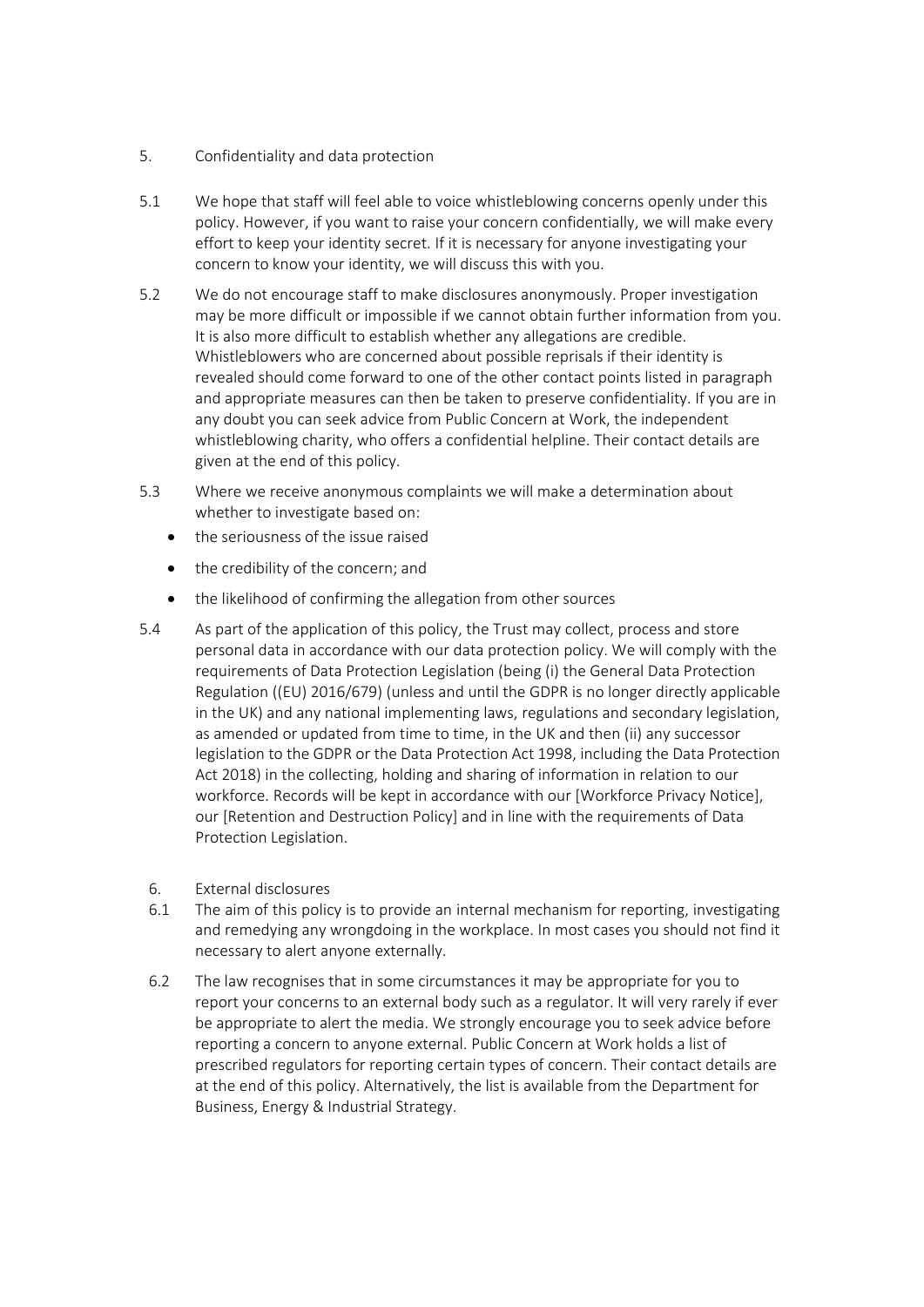- 6.3 Whistleblowing concerns usually relate to the conduct of our staff, but they may sometimes relate to the actions of a third party, such as a contractor, supplier or service provider. The law allows you to raise a concern with a third party, where you reasonably believe it relates mainly to their actions or something that is legally their responsibility. However, we encourage you to report such concerns internally first. You should contact your line manager or one of the other individuals set out in paragraph 4.2 for guidance.
- 7. Investigation and outcome
- 7.1 Once you have raised a concern, we will carry out an initial assessment to determine the scope of any investigation. We will inform you of the outcome of our assessment. You may be required to attend additional meetings in order to provide further information.
- 7.2 In some cases we may appoint an investigator or team of investigators including staff with relevant experience of investigations or specialist knowledge of the subject matter. The investigator(s) will collate findings on the matter and may make recommendations for change to enable us to minimise the risk of future wrongdoing. This will be sent to the [Head Teacher/Principal and/or Governing Body/Board] for actioning.
- 7.3 We will aim to keep you informed of the progress of the investigation, its likely timescale and outcome. However, sometimes the need for confidentiality may prevent us giving you specific details of the investigation or any disciplinary action taken as a result. You should treat any information about the investigation as confidential.
- 7.4 If we conclude that a whistle-blower has made false allegations maliciously, or with a view to personal gain, the whistle-blower may be subject to disciplinary action.
- 8. If you are not satisfied
- 8.1 While we cannot always guarantee the outcome you are seeking, we will try to deal with your concern fairly and in an appropriate way. By using this policy, you can help us to achieve this.
- 8.2 If you are not happy with the way in which your concern has been handled, you can raise it with one of the other key contacts in paragraph 4.2. Alternatively, you may contact the Chair of Governors or our external auditors. Contact details are set out at the end of this policy.
- 9. Protection and support for whistleblowers
- 9.1 It is understandable that whistleblowers are sometimes worried about possible repercussions. We aim to encourage openness and will support staff who raise genuine concerns under this policy, even if they turn out to be mistaken.
- 9.2 Staff must not suffer any detrimental treatment as a result of raising a genuine concern. Detrimental treatment includes dismissal, disciplinary action, threats or other unfavourable treatment connected with raising a concern. If you believe that you have suffered any such treatment, you should inform one of the contact people in paragraph 4.2 immediately. If the matter is not remedied, you should raise it formally using our Grievance Procedure.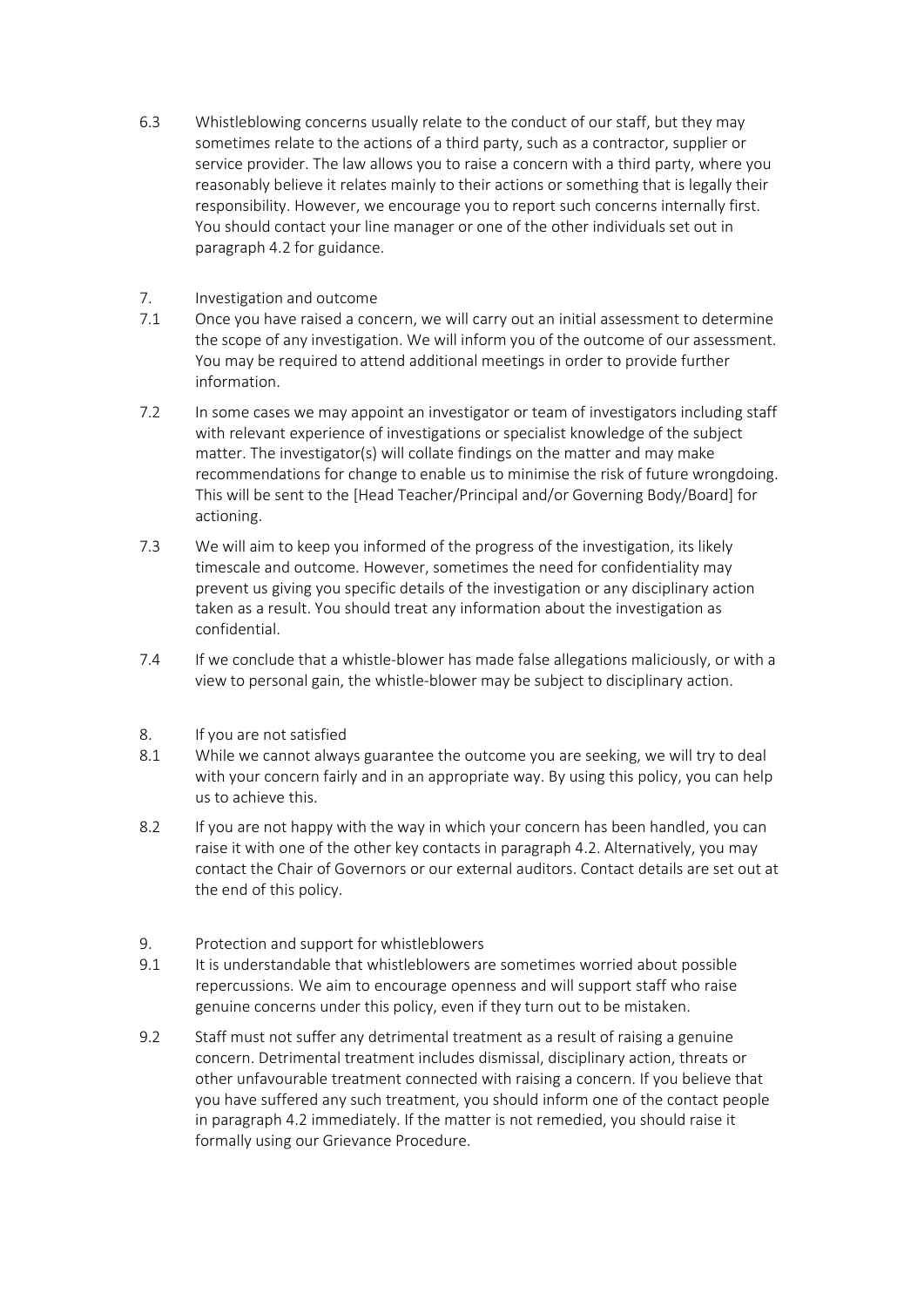- 9.3 Staff must not threaten or retaliate against whistleblowers in any way. Anyone involved in such conduct will be subject to disciplinary action.
- 10. Review of policy
- 10.1 This policy is reviewed annually by the Trust. We will monitor the application and outcomes of this policy to ensure it is working effectively.